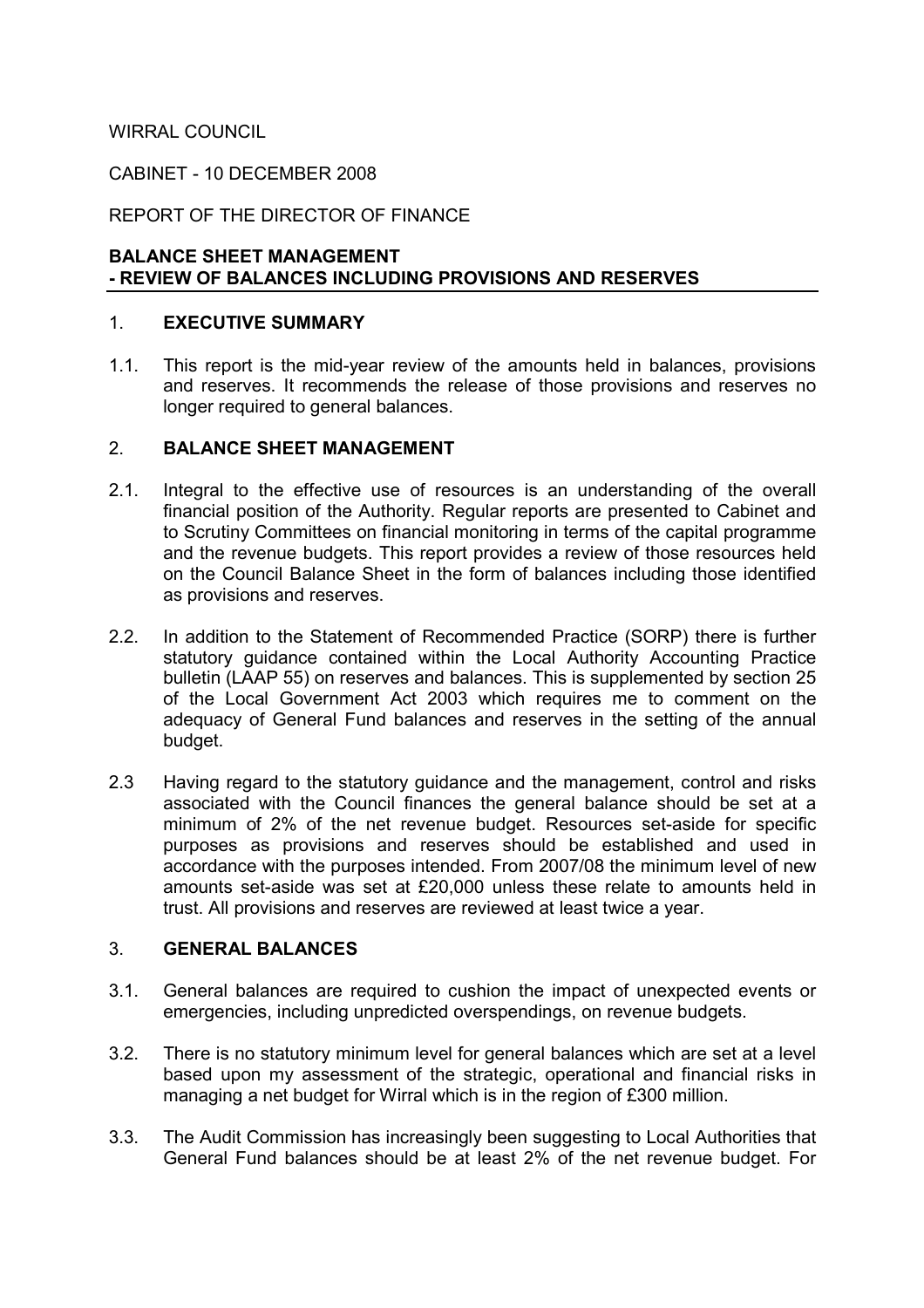Wirral this equates to approximately £6 million and both the Medium Term Financial Strategy and my projected budget reports to Cabinet have identified this as the requirement from 2009/10.

- 3.4. I regard this as the minimum level required for four key reasons:
	- (a) The additional sums that have been allocated in recent years towards Adult and Children's Care Services, Cultural Services and Waste Services.
	- (b) The pressures that continue within the Adult Social Services and Children & Young People Departments in respect of providing care services.
	- (c) The impact of the present financial climate which has a consequential impact upon the income generation targets within Cultural Services and Technical Services, and on the demand for services in Finance.
	- (d) The increasing pressures to deliver both enhanced services and further efficiencies add to the potential for spending not being kept within the resources allocated.
- 3.5. The importance of regular financial monitoring, particularly of the volatile areas within the departmental budgets, is integral to good financial management. This is an area that continues to be strengthened.
- 3.6. Together with the General Fund balances, the Council also holds other balances in the form of reserves and provisions that are set aside to meet specific or potential liabilities.

## 4. PROVISIONS AND RESERVES

- 4.1. The Council Constitution and financial regulations require that any provisions and reserves are established, monitored and used in accordance with statutory financial guidelines.
- 4.2. For each provision and reserve there needs to be a reason for / purpose of the provision/reserve and details of how and when the provision / reserve can be used. These are managed and controlled and are subject to a twice yearly review to ensure relevance and adequacy.

## 4.3. Provisions

- 4.3.1. Provisions are amounts set aside for any material liabilities or losses that are likely or certain to be incurred but the exact amounts and dates are not currently known. As such they are a compulsory requirement when the liability or loss is identified.
- 4.3.2. Appendix 1 provides details of all existing provisions including a narrative for the significant items together with details of their usage during the current financial year.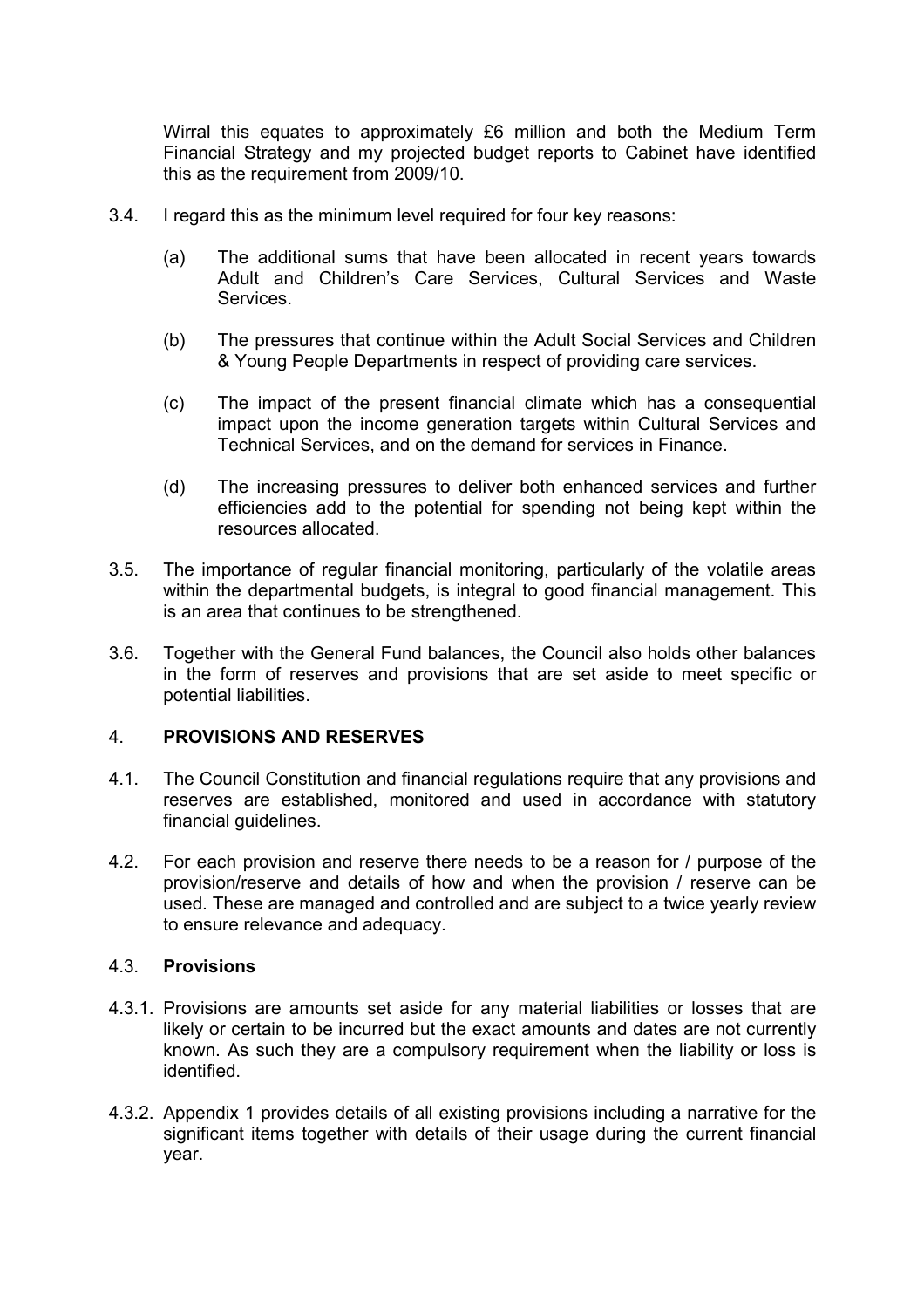4.3.3. The review has identified the provisions that are to be used during 2008/09, are required to be retained for the purposes intended, or can be returned to the general balance.

## 4.4. Reserves

- 4.4.1. Reserves are set aside by the Council to meet future expenditure such as decisions causing anticipated expenditure to be delayed. As such they are required to be spent on specific purposes.
- 4.4.2. Appendix 2 provides details of all the existing reserves including an explanatory narrative together with details of the usage during the current financial year.
- 4.4.3. The review identified those reserves that are to be used during 2008/09, those required to be retained for the purposes intended, or those that can be returned to the general balance.

## 4.5. Housing Benefit and Local Pay

4.5.1. The Housing Benefit provision and reserve, because of their nature and complexity, are to be the subject of a separate report to Cabinet. Also the Director of Law, Human Resources and Asset Management is to update Cabinet on the position regarding the implementation of the local pay review including the related sum set aside.

## 5. FINANCIAL AND STAFFING IMPLICATIONS

- 5.1. The minimum level of General Fund Balances, reflecting the financial management arrangements in place, has been assessed at £6 million and this figure is included within the Medium Term Financial Strategy and budget projections for 2009/10.
- 5.2. The review has identified that £97,000 of provisions and £263,000 of reserves can be returned to the general balance. Cabinet is recommended that those in respect of Regeneration totalling £230,000 should be considered against the previously reported projected overspend for the Department of £0.8m in the current financial year.
- 5.3. There are no staffing implications arising directly from this report.

## 6. EQUAL OPPORTUNITY IMPLICATIONS

6.1. There are none arising from this report.

# 7. COMMUNITY SAFETY IMPLICATIONS

7.1. There are none arising from this report.

# 8. HUMAN RIGHTS IMPLICATIONS

8.1. There are none arising directly from this report.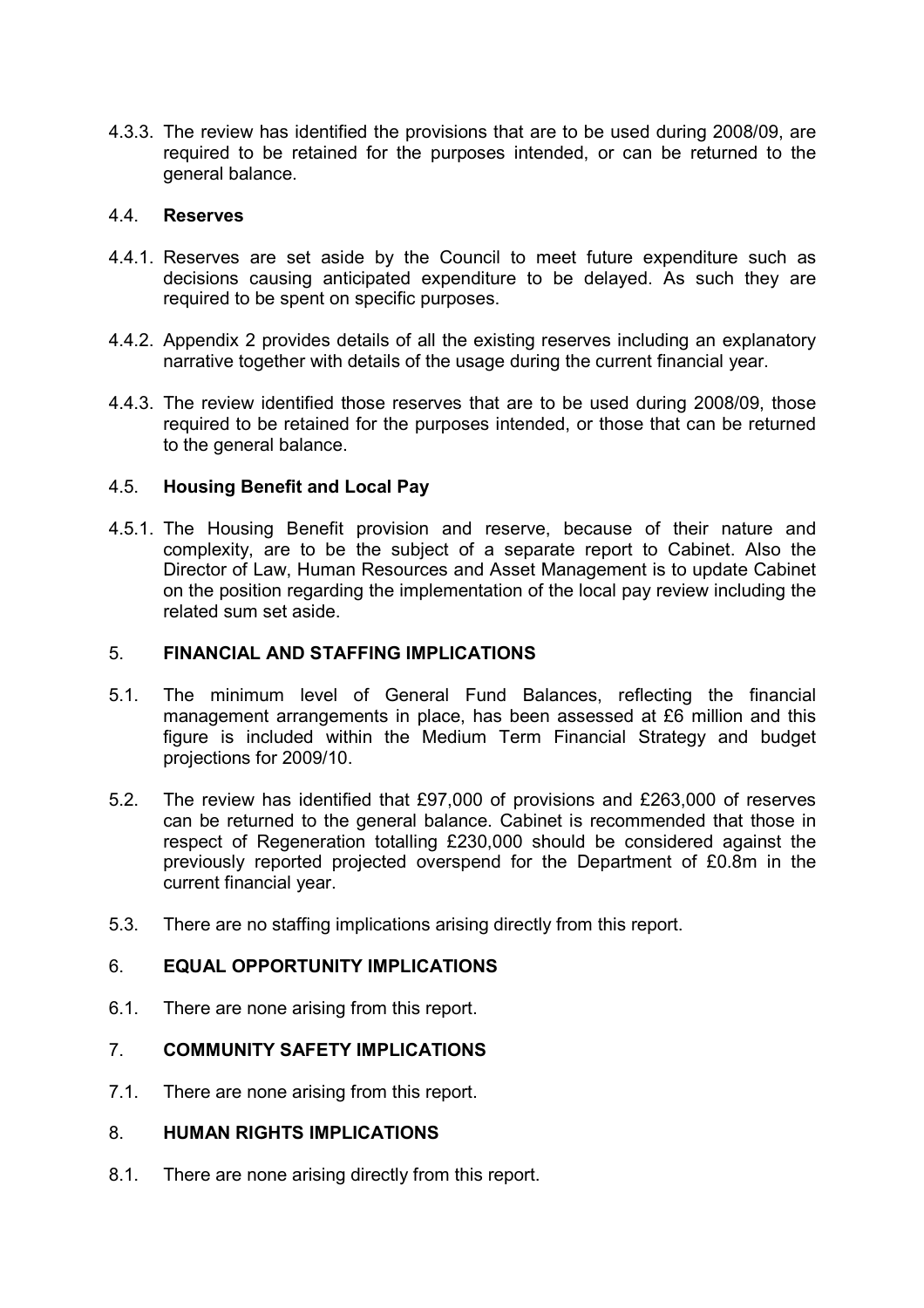# 9. LOCAL AGENDA 21 IMPLICATIONS

9.1. There are none arising directly from this report.

# 10. PLANNING IMPLICATIONS

10.1. There are none arising directly from this report.

# 11 MEMBER SUPPORT IMPLICATIONS

11.1. There are none arising directly from this report.

# 12. BACKGROUND PAPERS

- 12.1 Local Authority Accounting Practice (LAAP 55) Reserves and Balances.
- 12.2. Local Government Act 2003 Section 25.

# 13. RECOMMENDATIONS

That

- (1) the Regeneration provisions and reserves totalling £230,000 identified as no longer being required be used to partially offset the projected overspending in 2008-09; and
- (2) the other reserves totalling £130,000 identified as no longer being required be returned to General Fund Balances.

 IAN COLEMAN DIRECTOR OF FINANCE

FNCE/282/08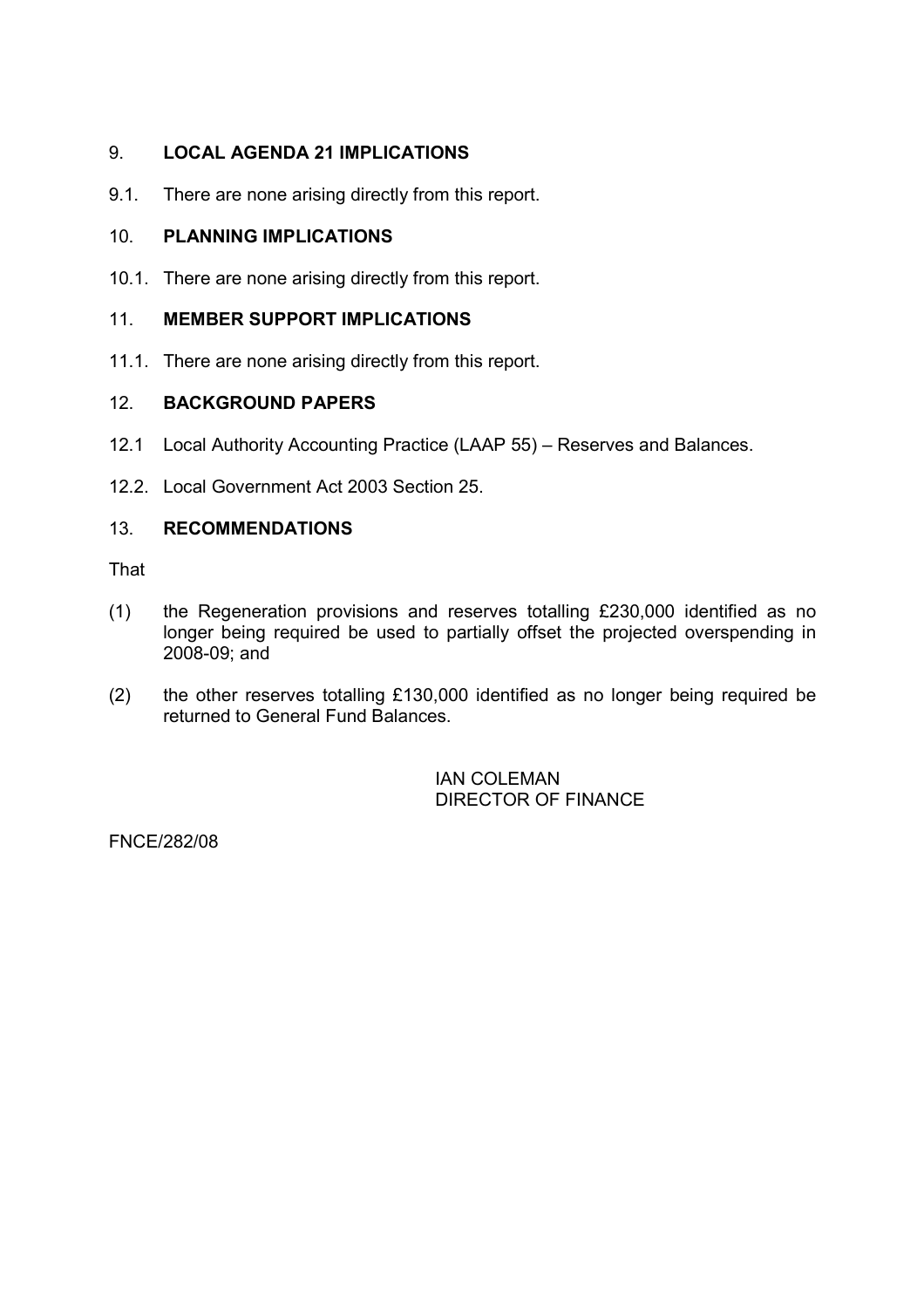| <b>Department / Description</b>    | <b>Balance</b><br>01/04/2008<br>£'000 | To use<br>in year<br>£'000 | <b>Return to</b><br>balances<br>£'000 | <b>Estimate</b><br>31/03/2009<br>£'000 | Reason for / purpose of the provision             |
|------------------------------------|---------------------------------------|----------------------------|---------------------------------------|----------------------------------------|---------------------------------------------------|
| <b>Corporate Services</b>          |                                       |                            |                                       |                                        |                                                   |
| Merseyside Information Service     | 178                                   |                            |                                       | 178                                    | For costs from the winding-up of the organisation |
| Wirral Council Match Funding       | 122                                   |                            |                                       | 122                                    | General amount to support revenue funded schemes  |
| <b>Local Development Framework</b> | 160                                   | $-80$                      |                                       | 80                                     | For studies re preparation of Wirral's DPD        |
| Hoylake West Kirby Match Fund      | 45                                    |                            |                                       | 45                                     | For contribution to Hoylake / West Kirby schemes  |
| <b>Corporate Policy Support</b>    | 80                                    | $-40$                      |                                       | 40                                     | For part funding of fixed term posts over 2 years |
| <b>Consultancy Support Wirral</b>  | 30                                    |                            |                                       | 30                                     | For consultancy work to support SIT               |
| <b>ERNACT</b>                      | 20                                    |                            |                                       | 20                                     | For outstanding commitments re ERNACT             |
| M'side Environ Advisory Service    | 15                                    |                            |                                       | 15                                     | For Merseyside Environmental Advisory Service     |
| Capital of Culture/Tall Ships      | 62                                    | $-62$                      |                                       |                                        | Wirral's associated costs re these events         |
| <b>EVR costs</b>                   | 45                                    | $-45$                      |                                       | $\overline{\phantom{a}}$               | For costs of EVR within Corporate Services        |
| Area Forum Funding                 | 35                                    | $-35$                      |                                       |                                        | Remaining 2007/08 allocations used in 2008/09     |
| <b>Employment Land Study</b>       | 22                                    | $-22$                      |                                       |                                        | Remainder of costs of Employment Land Study       |
| <b>Computer Replacement</b>        | 12                                    | $-12$                      |                                       | $\overline{a}$                         | Remainder of replacement programme                |
| Waste Development Plan             | $\overline{7}$                        | $-7$                       |                                       |                                        | Remainder of scheme costs                         |
|                                    | 833                                   | $-303$                     | $\overline{a}$                        | 530                                    |                                                   |
| <b>Finance</b>                     |                                       |                            |                                       |                                        |                                                   |
| <b>Housing Benefit</b>             | 5,600                                 |                            |                                       | 5,600                                  | To be the subject of a separate report            |
| <b>Collection Fund</b>             | 1,200                                 | $-1,200$                   |                                       |                                        | Wirral's share of Collection Fund deficit         |
| <b>Transformational Change</b>     | 45                                    | $-22$                      |                                       | 23                                     | For part funding of fixed term posts over 2 years |
| <b>Call Centre Equipment</b>       | 40                                    | $-40$                      |                                       |                                        | For new IT equipment purchased in April 2008      |
| Printing Income                    | $-30$                                 | 30                         |                                       |                                        | For unreceipted income now resolved               |
|                                    | 6,855                                 | $-1,232$                   | $\overline{a}$                        | 5,623                                  |                                                   |
| <b>Law HR Asset Management</b>     |                                       |                            |                                       |                                        |                                                   |
| <b>EAT/RAT Developments</b>        | 45                                    |                            |                                       | 45                                     | For developing an EAT/RAT recruitment portal      |
| Local Pay Review                   | 2,592                                 | $-2,592$                   |                                       |                                        | For payment of arrears from 2007/08               |
| Equal Pay Back Pay                 | 437                                   | $-437$                     |                                       |                                        | For payments re equal pay back pay                |
| Local Pay Review HR                | 78                                    | $-78$                      |                                       |                                        | Balance for administration used in 2008/09        |
| <b>HR Training</b>                 | 71                                    | $-71$                      |                                       |                                        | Leadership development programme contract         |
| <b>Employee Assistance Prog</b>    | 16                                    | $-16$                      |                                       | $\overline{a}$                         | Balance for pilot programme                       |
| Creative Recruit Campaign          | 12                                    | $-12$                      | $\overline{\phantom{a}}$              |                                        | Remainder of recruitment costs                    |
|                                    | 3,251                                 | $-3,206$                   |                                       | $\overline{45}$                        |                                                   |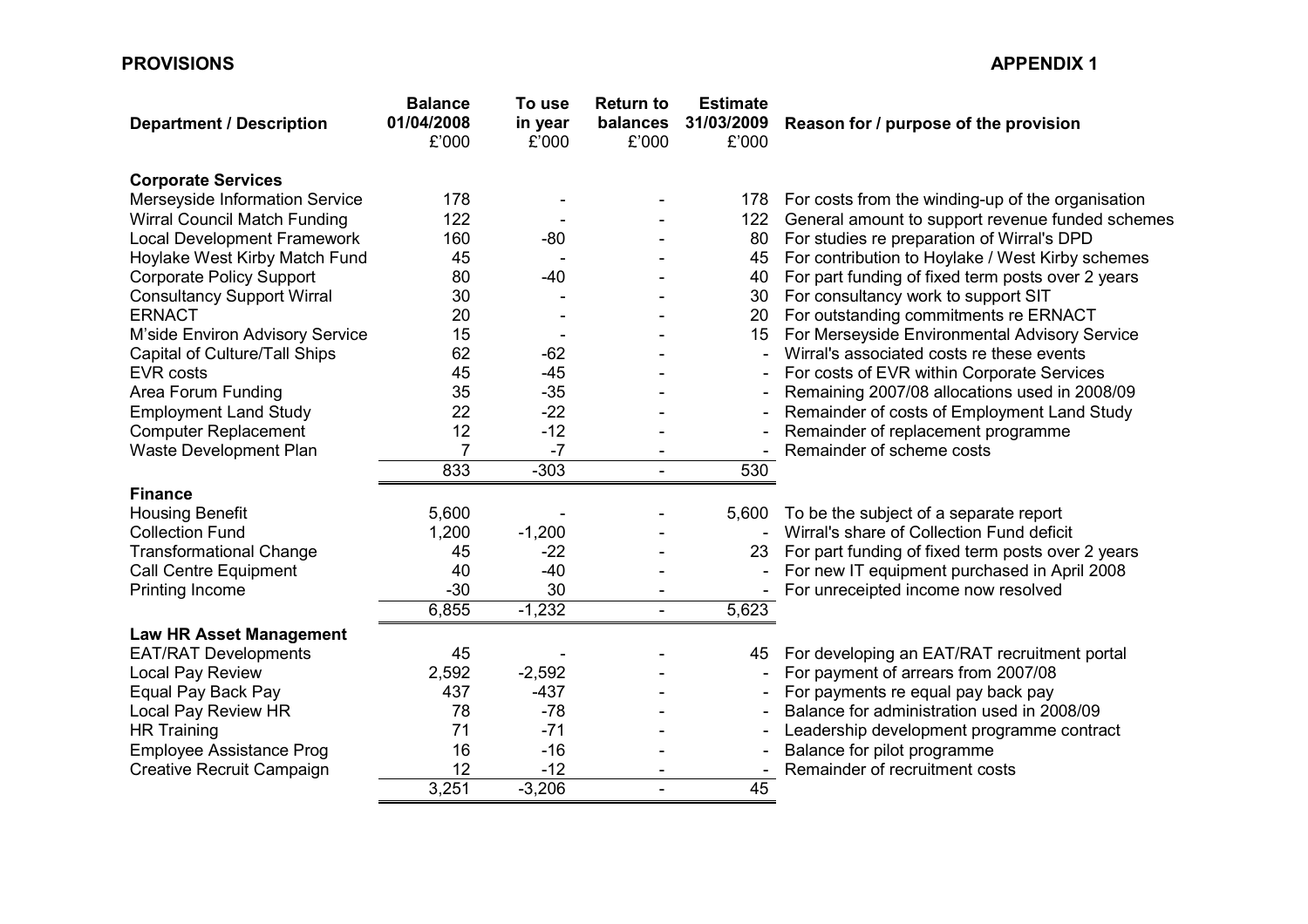# PROVISIONS APPENDIX 1

| <b>Department / Description</b> | <b>Balance</b><br>01/04/2008<br>£'000 | To use<br>in year<br>£'000 | <b>Return to</b><br>balances<br>£'000 | <b>Estimate</b><br>31/03/2009<br>£'000 | Reason for / purpose of the provision            |
|---------------------------------|---------------------------------------|----------------------------|---------------------------------------|----------------------------------------|--------------------------------------------------|
| Regeneration                    |                                       |                            |                                       |                                        |                                                  |
| Group repair                    | 110                                   |                            |                                       | 110                                    | For assisting the ongoing group repair schemes   |
| Empty property                  | 102                                   |                            |                                       | 102                                    | For assisting with the ongoing pilot project     |
| <b>LEGI Fund</b>                | 97                                    |                            | $-97$                                 |                                        | Return to balances to offset projected overspend |
|                                 | 309                                   |                            | $-97$                                 | 212                                    |                                                  |
| <b>Technical Services</b>       |                                       |                            |                                       |                                        |                                                  |
| <b>Replacement Wheelie Bins</b> | 200                                   |                            |                                       |                                        | 200 For bins throughout life of waste contract   |
| <b>Highway Maintenance</b>      | 437                                   | $-437$                     |                                       |                                        | - For risk improvement works to housing paths    |
| Highways works                  | 316                                   | $-316$                     |                                       |                                        | - To be used in winding up Operational Services  |
| <b>HESPE</b>                    | 175                                   | $-175$                     |                                       |                                        | - For HESPE consultants                          |
| Repair & Renewal Fund           | 100                                   | $-100$                     |                                       |                                        | - Committed for administrative buildings repairs |
| Asset management                | 100                                   | $-100$                     |                                       |                                        | In process of being purchased                    |
| Development control system      | 85                                    | -85                        |                                       |                                        | In process of being purchased                    |
|                                 | 1,413                                 | $-1,213$                   |                                       | 200                                    |                                                  |
|                                 |                                       |                            |                                       |                                        |                                                  |
| <b>TOTAL PROVISIONS</b>         | 12,661                                | 5,954                      | $-97$                                 | 6,610                                  |                                                  |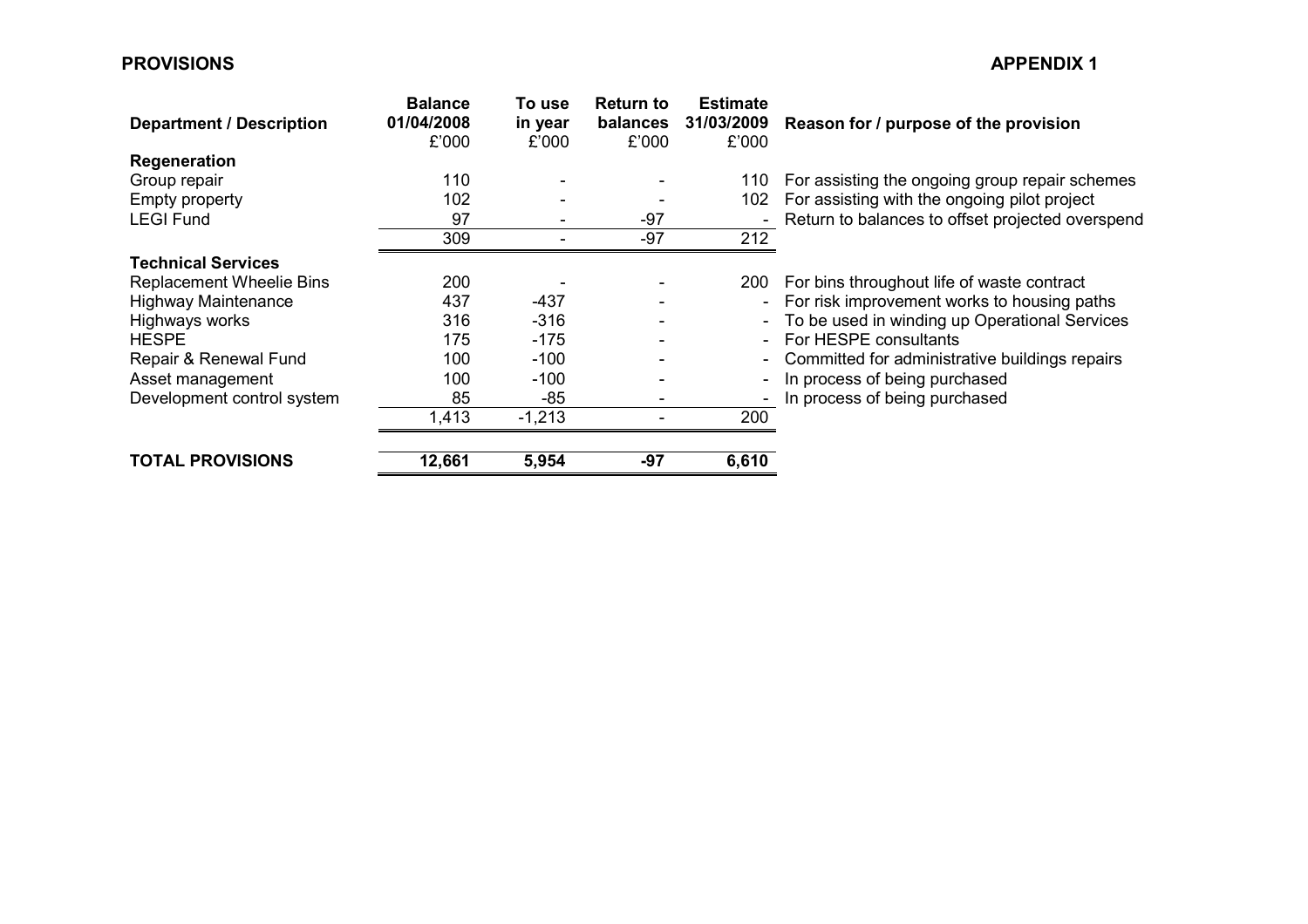| <b>Department / Description</b>                         | <b>Balance</b><br>01/04/2008<br>£'000 | To use<br>in year<br>£'000 | <b>Return to</b><br>balances<br>£'000 | <b>Estimate</b><br>31/03/2009<br>£'000 | Reason for / purpose of the reserve                                                             |
|---------------------------------------------------------|---------------------------------------|----------------------------|---------------------------------------|----------------------------------------|-------------------------------------------------------------------------------------------------|
| <b>Children &amp; Young Persons</b>                     |                                       |                            |                                       |                                        |                                                                                                 |
| <b>PFI Appreciation</b>                                 | 1,448                                 |                            |                                       |                                        | 1,448 Wirral's reversionary interest in PF1 Schools.                                            |
| <b>PFI Revenue</b>                                      | 2,712                                 | $-1,300$                   |                                       | 1,412                                  | Grant to offset increases in unitary payments to 2010.                                          |
| <b>Contingency Schools</b>                              | 478                                   | $-108$                     |                                       | 370                                    | For unforeseen costs and for changes in pupil numbers.                                          |
| <b>PFI Wiring</b>                                       | 164                                   | $-67$                      |                                       | 97                                     | Final commitments under Schools PFI scheme                                                      |
| CIC held in trust for minors                            | 9                                     |                            |                                       | 9                                      | Criminal Injuries Compensation held in trust for minors                                         |
| Schools contributions towards<br><b>Capital Schemes</b> | 710                                   | $-710$                     |                                       |                                        | Schools' contributions to be used in 2008/09                                                    |
| Kitchen equal pay arrears                               | 363                                   | $-363$                     |                                       | $\blacksquare$                         | The estimated 2007/08 back pay for kitchen staff &<br>harmonisation costs to be paid in 2008/09 |
| <b>Dedicated Schools Grant</b>                          | 272                                   | $-272$                     |                                       |                                        | Net additional DSG. Regulations require this to be c/f to                                       |
|                                                         |                                       |                            |                                       |                                        | the end of the current funding period (2010/11) unless<br>otherwise agreed by Schools Forum.    |
| Nursery                                                 | 200                                   | $-200$                     |                                       |                                        | Reserve to equalise cost of funding Private Voluntary                                           |
|                                                         |                                       |                            |                                       |                                        | and Independent Providers of Early Years education                                              |
| <b>Contact Point</b>                                    | 200                                   | $-200$                     |                                       |                                        | Reserve to fund 2008/09 Contact Point Programme                                                 |
| Transport                                               | 135                                   | $-135$                     |                                       |                                        | Reserve to equalise cost arising from the number of                                             |
|                                                         |                                       |                            |                                       |                                        | Home to School Transport days (to be used in 2008/09)                                           |
| Drug Action Team                                        | 131                                   | $-131$                     |                                       |                                        | PCT funding to support Drug Action Team Programme                                               |
| Safeguarding                                            | 77                                    | $-77$                      |                                       |                                        | Balance of grant held on behalf of Safeguarding Panel.                                          |
| Youth Offending                                         | 49                                    | $-49$                      |                                       |                                        | Reserve to meet relocation costs for Youth Offending                                            |
|                                                         |                                       |                            |                                       |                                        | Service from Cavendish to Solar in 2008-09                                                      |
| Insurance                                               | 44                                    | $-44$                      |                                       |                                        | Reserve for uninsured costs of children's homes claims.                                         |
| Catering reserve                                        | 41                                    | $-41$                      |                                       |                                        | For week 53 wages now allocated                                                                 |
| <b>School Sports Coordinator</b>                        | 19                                    | $-19$                      |                                       |                                        | Sports Council grant establishing a sports coordinator.                                         |
| <b>Children's Centre Reserve</b>                        | 8                                     |                            | -8                                    |                                        | Reserve no longer needed                                                                        |
| Sure Start                                              | $\overline{4}$                        |                            | -4                                    | $\blacksquare$                         | Reserve no longer needed                                                                        |
|                                                         | 7,064                                 | $-3,716$                   | $-12$                                 | 3,336                                  |                                                                                                 |
| <b>Corporate Services</b>                               |                                       |                            |                                       |                                        |                                                                                                 |
| <b>Investment Strategy</b>                              | 200                                   | $-50$                      |                                       | 150                                    | For preparing / implementing the Investment Strategy                                            |
| Local Development Framework                             | 132                                   |                            |                                       | 132                                    | For funding the Planning Strategy work                                                          |
| <b>Marketing Wirral Tourism</b>                         | 201                                   | $-100$                     |                                       | 101                                    | For contributing towards ERDF Tourism project                                                   |
| <b>Planning Compensation</b>                            | 95                                    |                            |                                       | 95                                     | For compensation in respect of planning decisions                                               |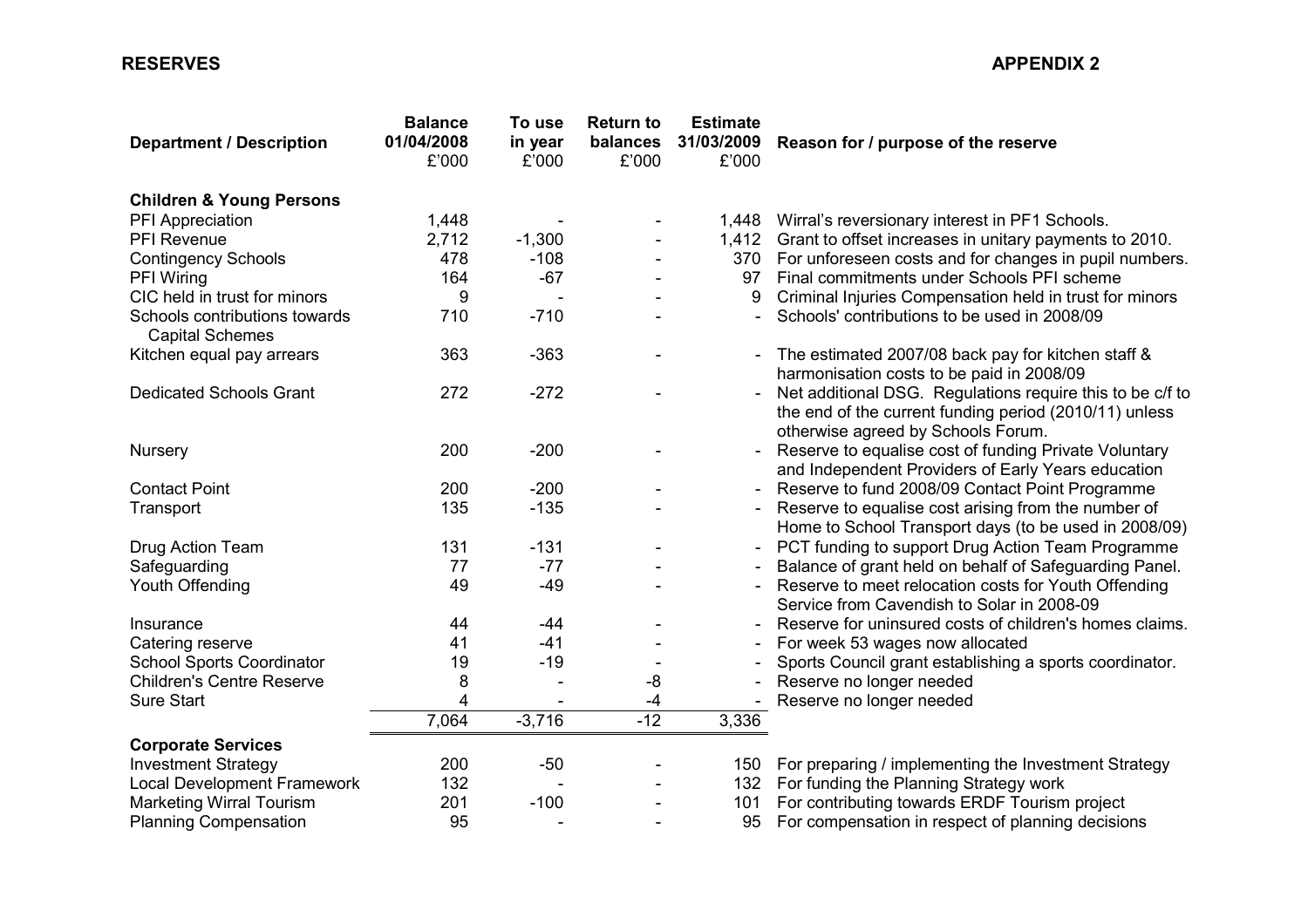# RESERVES APPENDIX 2

|                                  | <b>Balance</b> | To use  | <b>Return to</b>             | <b>Estimate</b> |                                                          |
|----------------------------------|----------------|---------|------------------------------|-----------------|----------------------------------------------------------|
| <b>Department / Description</b>  | 01/04/2008     | in year | balances                     | 31/03/2009      | Reason for / purpose of the reserve                      |
|                                  | £'000          | £'000   | £'000                        | £'000           |                                                          |
| <b>EVR Costs</b>                 | 150            | $-100$  |                              | 50              | For departmental costs of staff released by EVR          |
| Corporate PR Tourism Support     | 40             |         |                              | 40              | For meeting tourism/PR sponsorship                       |
| <b>PR Marketing</b>              | 71             | $-40$   |                              | 31              | For events including Culture For All & Wirral Campaign   |
| Arts, Culture, Tourism Match     | 87             |         | $-87$                        |                 | Return to balances as final ERDF claim audited           |
|                                  | 976            | $-290$  | $-87$                        | 599             |                                                          |
| <b>Finance</b>                   |                |         |                              |                 |                                                          |
| <b>Housing Benefit</b>           | 10,832         |         |                              |                 | 10,832 To be the subject of a separate report            |
| Debt Restructuring               | 6,103          |         |                              | 6,103           | For meeting the implications of any re-alignments to the |
|                                  |                |         |                              |                 | investment portfolio                                     |
| Financing (MRP adjustments)      | 2,000          |         | $\qquad \qquad \blacksquare$ | 2,000           | For funding any increased costs from capital accounting  |
|                                  |                |         |                              |                 | changes surrounding MRP                                  |
| <b>IT Strategy</b>               | 1,712          |         | $\overline{\phantom{a}}$     |                 | 1,712 For developing / implementing the IT Programme     |
| <b>Matching Fund</b>             | 339            |         |                              |                 | 339 For Council contribution for Special Initiatives     |
| Financing (lease)                | 135            |         |                              |                 | 135 For any unexpected leasing costs                     |
| One Stop Shops                   | 333            | $-200$  |                              | 133             | For One Stop Shops development costs                     |
| <b>Printing Unit</b>             | 130            |         |                              | 130             | For replacement/upgrading of print unit machinery        |
| <b>Finance Training</b>          | 38             | -8      |                              | 30              | For equipment for Training Rooms                         |
| Admin Building repair fund       | 38             | $-38$   |                              |                 | Balance committed for Treasury Building works            |
| Magistrates' Court               | 20             |         | $-20$                        |                 | Return to balances as grant resolved                     |
| Purchasing consortium            | 11             |         | $-11$                        |                 | Return to balances as consortium resolved                |
|                                  | 21,691         | $-246$  | $-31$                        | 21,414          |                                                          |
| <b>Law HR Asset Management</b>   |                |         |                              |                 |                                                          |
| Local Pay Review                 | 3,335          |         |                              | 3,335           | To be the subject of a separate report                   |
| Coroners                         | 100            |         |                              | 100             | For additional costs including long inquests             |
| <b>HR</b> Initiatives            | 98             |         |                              | 98              | For developing HR systems                                |
| Admin Bldg Repair Reserve        | 74             |         |                              | 74              | For repairs on Wallasey complex buildings                |
| <b>HR Occupational Health</b>    | 31             |         |                              | 31              | For implementing/developing the service provision        |
| Managed Prop Repair Reserve      | 25             |         |                              | 25              | For repairs on managed properties                        |
| <b>Chief Exec Community Fund</b> | 11             |         |                              | 11              | For contributions for community schemes                  |
| <b>Committee Services System</b> | 50             | $-50$   |                              |                 | For acquiring new Committee Services system              |
| <b>RBDM Renovations</b>          | 17             | $-17$   |                              |                 | For renovation/improvements to Birkenhead Registrars     |
|                                  | 3,741          | $-67$   |                              | 3,674           |                                                          |